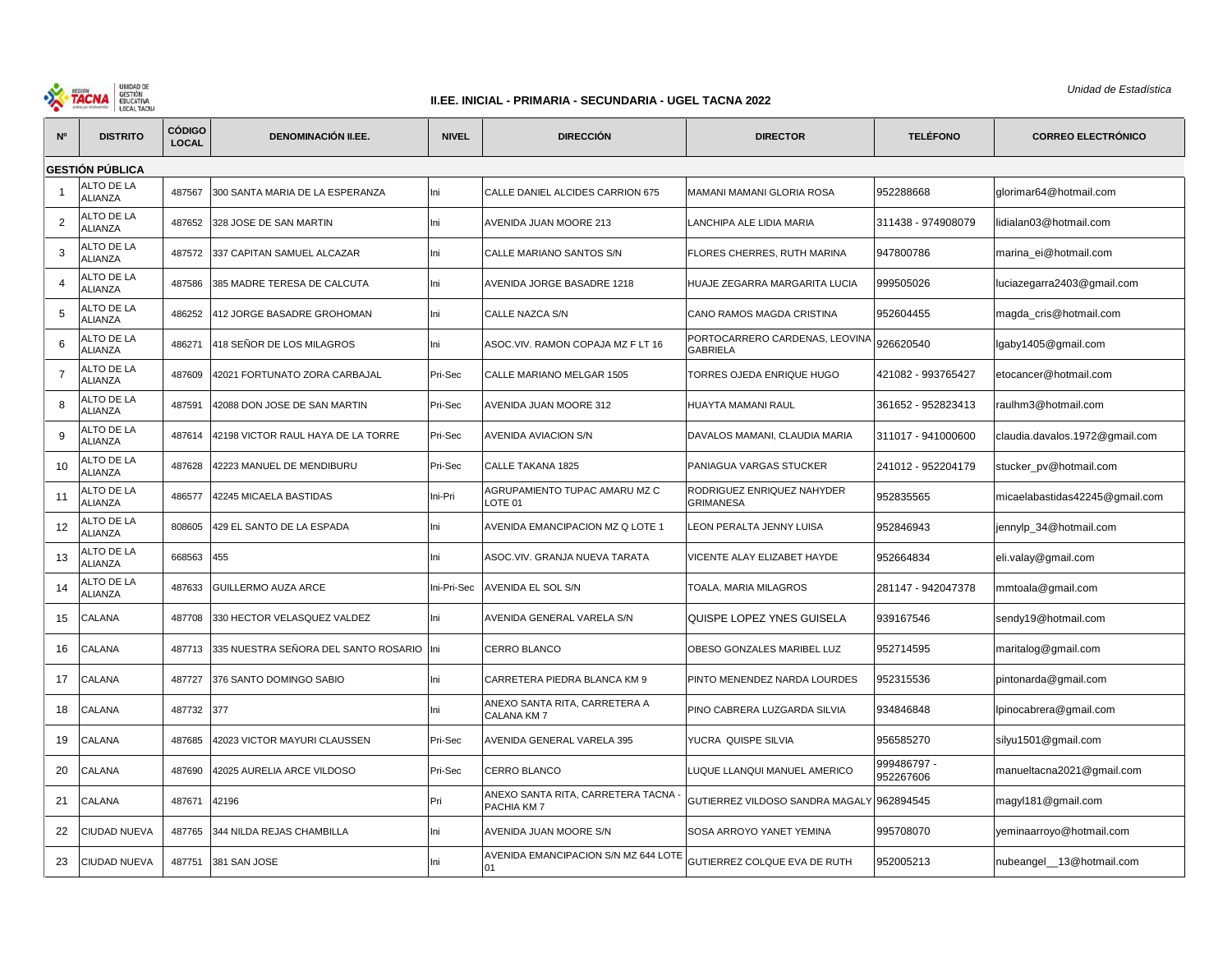| N° | <b>DISTRITO</b>                      | <b>CÓDIGO</b><br><b>LOCAL</b> | <b>DENOMINACIÓN II.EE.</b>          | <b>NIVEL</b> | <b>DIRECCIÓN</b>                                            | <b>DIRECTOR</b>                             | <b>TELÉFONO</b>        | <b>CORREO ELECTRÓNICO</b>                                     |
|----|--------------------------------------|-------------------------------|-------------------------------------|--------------|-------------------------------------------------------------|---------------------------------------------|------------------------|---------------------------------------------------------------|
|    | <b>GESTIÓN PÚBLICA</b>               |                               |                                     |              |                                                             |                                             |                        |                                                               |
| 24 | <b>CIUDAD NUEVA</b>                  | 487770                        | 408 SANTISIMA TRINIDAD              | Ini          | CALLE JUAN GABRIEL BEJAR CON FELIPE<br><b>VELASCO</b>       | MAMANI CONDE BENEDICTA CATALINA             | 945058073              | benyconde trinidad@hotmail.com                                |
| 25 | CIUDAD NUEVA                         | 487789                        | 413 LUIS BANCHERO ROSSI             | Ini          | <b>JIRON PRECURSORES S/N</b>                                | AYMA FERNANDEZ, ESTELA                      | 966157474              | estela79inicial@hotmail.com                                   |
| 26 | CIUDAD NUEVA                         | 487794                        | 415 SAGRADA FAMILIA                 | Ini          | AVENIDA MARIANO NECOCHEA 801                                | CANO MENDOZA, ELBA MARITZA                  | 950929068              | elbamendoza594@gmail.com                                      |
| 27 | CIUDAD NUEVA                         | 487807                        | 416 VIRGEN DE GUADALUPE             | Ini          | 28 DE AGOSTO COMITE 08                                      | PANIAGUA ESCALERA, NILDA GLADYS             | 990902220              | niglapaes@hotmail.com                                         |
| 28 | CIUDAD NUEVA                         | 487826                        | 42218 MARISCAL CACERES              | Ini-Pri-Sec  | AVENIDA INTERNACIONAL 1249                                  | LLANOS SUCAPUCA DE LANCHIPA,<br>ESTHER      | 310933 - 945860402     | esther_edu22@hotmail.com                                      |
| 29 | CIUDAD NUEVA                         | 487845                        | 42250 CESAR COHAILA TAMAYO          | Ini-Pri-Sec  | AVENIDA MARIANO NECOCHEA 1444                               | FRANCO LEON, LUZ VERONICA                   | 310191 - 952999243     | veronicafranco744@gmail.com                                   |
| 30 | CIUDAD NUEVA                         | 487850                        | <b>12251 SIMON BOLIVAR</b>          | Pri-Sec      | CALLE DANIEL ALCIDES CARRION S/N                            | VALLE ZAVALA OSCAR LUIS                     | 952290623              | racso oscar62@hotmail.com                                     |
| 31 | CIUDAD NUEVA                         | 808436                        | 427 JESUS DIVINA MISERICORDIA       | Ini          | VILLA BARRANQUILLO                                          | COLQUE NINAJA ROSA ELVIRA                   | 952520150              | rouselv_13_05@hotmail.com                                     |
| 32 | CIUDAD NUEVA                         | 614495                        | 440 ANGELITOS DE MARIA              | Ini          | AVENIDA INTERNACIONAL S/N                                   | <b>BAILON ILAQUITA YENNY MAGALY</b>         | 917152057              | yenny_bailon@hotmail.com                                      |
| 33 | CIUDAD NUEVA                         | 487831                        | <b>MANUEL A ODRIA</b>               | Pri-Sec      | AVENIDA EMANCIPACION S/N                                    | ESPINOZA RODRIGUEZ ALDO<br><b>RUPERTO</b>   | 311040 - 952859527     | aldoespinoza1@hotmail.com                                     |
| 34 | CIUDAD NUEVA                         | 487812                        | MUNICIPAL CIUDAD NUEVA              | Ini          | AVENIDA JUAN MOORE 1178                                     | YAÑEZ MUÑOZ NANCY DORA                      | 945238549              | acuario_nayamuii@hotmail.com                                  |
| 35 | GREGORIO<br><b>ALBARRACIN</b>        | 486129                        | 378                                 | Ini          | ASOC.VIV. 1RO DE MAYO, AV. LOS<br><b>GRANADOS S/N</b>       | SALAS MAYTA, ELIZABETH FRIDA                | 951646704              | elifrida_1@hotmail.com                                        |
| 36 | GREGORIO<br><b>ALBARRACIN</b>        | 486134                        | 396 ALFONSO UGARTE                  | Ini          | ALFONSO UGARTE I ETAPA, CALLE LOS<br>NOGALES MZ 4 LT 02     | VARGAS VILLANUEVA LASTENIA<br><b>CICELA</b> | 952956638              | mafer396au@hotmail.com                                        |
| 37 | GREGORIO<br><b>ALBARRACIN</b>        | 486148                        | 397 SAN FRANCISCO                   | lni          | ALFONSO UGARTE I ETAPA, CALLE LOS<br>SAUCES S/N             | ACHATA TERROBA VERONICA PAOLA               | 989405410              | veinpa76@hotmail.com                                          |
| 38 | GREGORIO<br><b>ALBARRACIN</b>        | 486172                        | 405 NAZARENO                        | Ini          | VILLA LOS PROCERES, MZ A LT 2 PARQUE<br><b>PRINCIPAL</b>    | CANDELA SAAVEDRA GISELA DEL<br>ROSARIO      | 952012601              | gcansa@hotmail.com                                            |
| 39 | GREGORIO<br><b>ALBARRACIN</b>        | 486186                        | 406 JEAN PIAGET                     | Ini          | ALFONSO UGARTE II ETAPA MZ K LOTE 5                         | URDANIVIA LIENDO GABRIELA<br>MARLENE        | 976398059<br>964844080 | gaviota_ul@hotmail.com                                        |
| 40 | <b>GREGORIO</b><br><b>ALBARRACIN</b> | 486247                        | 411 NIÑOS DE FATIMA                 | Ini          | ASOC.VIV. 3 DE DIECIEMBRE, CALLE 6 DE<br>AGOSTO S/N         | MUTTER CUELLAR NATACHA VALESKA              | 954873681              | valeskamutter@gmail.com                                       |
| 41 | GREGORIO<br><b>ALBARRACIN</b>        | 486266                        | 414 VIRGEN DEL ROSARIO              | Ini          | ALFONSO UGARTE I ETAPA CALLE LOS<br>ALMENDROS MZ L2 MZ 2    | RAMOS CAÑARI LOURDES CONSUELO               | 953270407              | lourdes_rc_1076@hotmail.com                                   |
| 42 | GREGORIO<br><b>ALBARRACIN</b>        | 486285                        | 419                                 | Ini          | ASOC.VIV. VISTA ALEGRE CALLE 1 MZ 47<br>LOTE <sub>1</sub>   | BAILON ILAQUITA HAYDEE CHARITO              | 952638852              | charito27.2012@gmail.com                                      |
| 43 | GREGORIO<br><b>ALBARRACIN</b>        | 486539                        | 42237 JORGE CHAVEZ                  | Ini-Pri-Sec  | ALFONSO UGARTE I ETAPA AV. LAS<br><b>CASUARINAS S/N</b>     | <b>ACHAHUANCO FUENTES ZULEMA</b>            | 401099 - 952889980     | zulemaachahuanco2@gmail.com                                   |
| 44 | GREGORIO<br><b>ALBARRACIN</b>        | 486544                        | 42238 ENRIQUE PALLARDELLE           | Ini-Pri-Sec  | ASOC. VIV. SAN FRANCISCO AV.<br>MUNICIPAL S/N               | CLARES PERCA JOSE ANTONIO                   | 504692 - 972894994     | joseclares2020@gmail.com                                      |
| 45 | GREGORIO<br><b>ALBARRACIN</b>        | 486836                        | 42253 GERARDO ARIAS COPAJA          | Ini-Pri-Sec  | ASOC.VIV. LAS BUGANVILLAS, AV. LA<br><b>CULTURA S/N</b>     | CROSBY CARBAJAL, ETELVINA<br>CAROLINA       | 956349350              | ecrosby@gerardoariascopaja.edu.pe<br>etelvinacrosby@gmail.com |
| 46 | GREGORIO<br><b>ALBARRACIN</b>        | 808455                        | 42255 SANTA TERESITA DEL NIÑO JESUS | Ini-Pri-Sec  | ALFONSO UGARTE III ETAPA AV.<br>HUMBOLDT 790 MZ H LT 01     | RAMOS COPARE VICTOR MANUEL                  | 950022286              | vmramos64@gmail.com                                           |
| 47 | GREGORIO<br>ALBARRACIN               | 808441                        | 12256 ESPERANZA MARTINEZ DE LOPEZ   | Ini-Pri-Sec  | ASOC.VIV. EL MORRO CALLE MIGUEL<br>ANGEL ASTURIAS MZ T LT 1 | MELO AVENDAÑO, AMBAR MARGHERLY              | 952675582              | ambarmelo_2512@hotmail.com                                    |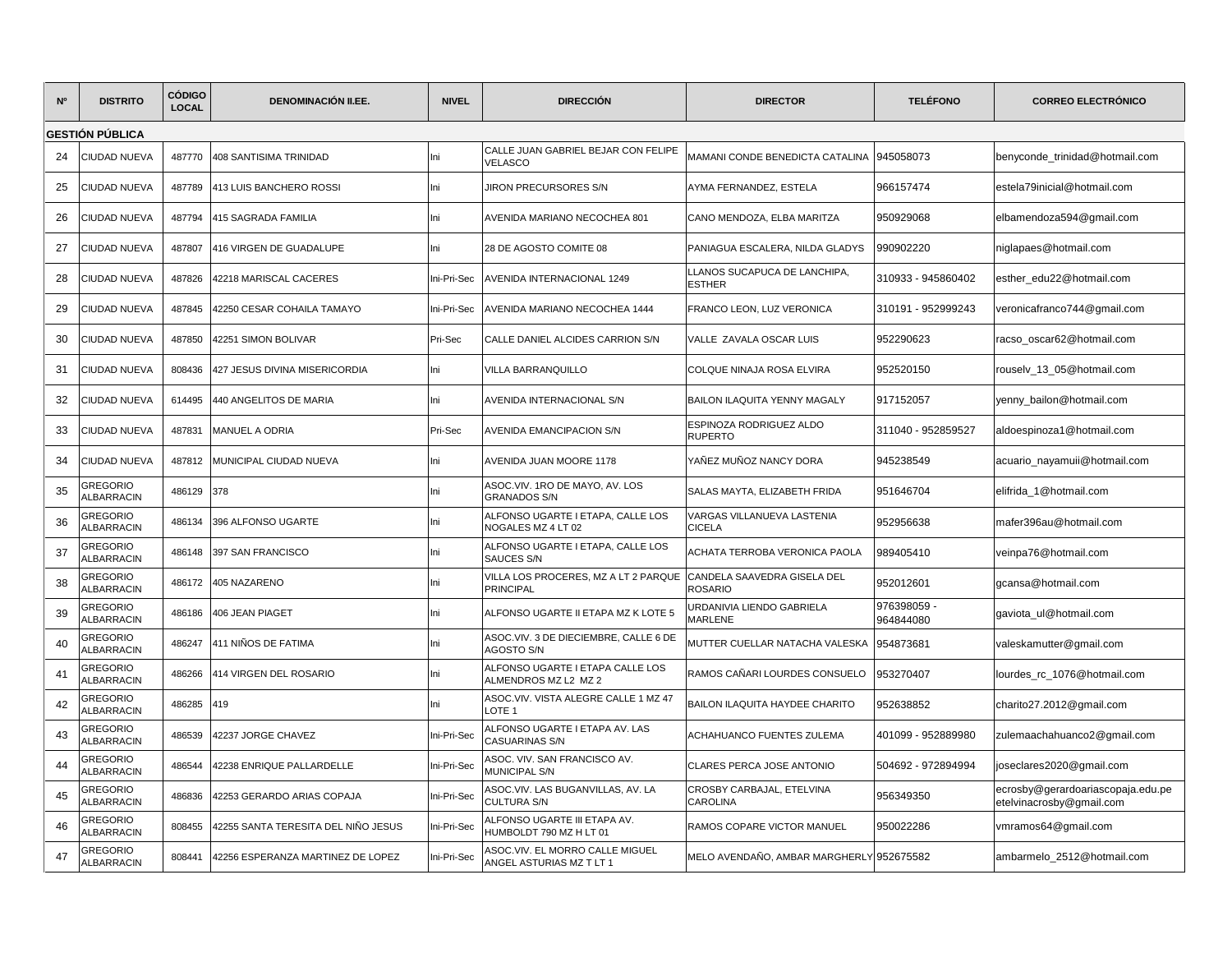| N° | <b>DISTRITO</b>                      | <b>CÓDIGO</b><br><b>LOCAL</b> | <b>DENOMINACIÓN II.EE.</b>                         | <b>NIVEL</b> | <b>DIRECCIÓN</b>                                                            | <b>DIRECTOR</b>                                 | <b>TELÉFONO</b> | <b>CORREO ELECTRÓNICO</b>                         |
|----|--------------------------------------|-------------------------------|----------------------------------------------------|--------------|-----------------------------------------------------------------------------|-------------------------------------------------|-----------------|---------------------------------------------------|
|    | GESTIÓN PÚBLICA                      |                               |                                                    |              |                                                                             |                                                 |                 |                                                   |
| 48 | <b>GREGORIO</b><br><b>ALBARRACIN</b> | 808686                        | 42257 NUESTRO SEÑOR DE LA MISERICORDIA Pri         |              | ASOC.VIV, 24 DE JUNIO CALLE FLOR DE<br>AMANCAES MZ G LOTE 1                 | CORI RODRIGUEZ JUDITH PAULINA                   | 951167668       | corirodriguezjudith@gmail.com                     |
| 49 | <b>GREGORIO</b><br><b>ALBARRACIN</b> | 808460                        | 426                                                | Ini          | J.V. LOS ROSALES AV. VILLA EL<br>SALVADOR MZ 1 LT 1                         | MAMANI CRUZ MARGARITA                           | 952304073       | marga7027@hotmail.com                             |
| 50 | <b>GREGORIO</b><br><b>ILBARRACIN</b> | 718025                        | 43508 PROCER MANUEL CALDERON DE LA<br><b>BARCA</b> | Pri-Sec      | VIÑANI. ASOC.VIV. VILLA EL<br>RESERVITA CALLE PUCUSANA S/N                  | QUISPE VELASCO MONICA ZULEMA                    | 961092525       | monica 250574@hotmail.com<br>ameluz2013@gmail.com |
| 51 | <b>GREGORIO</b><br><b>ALBARRACIN</b> | 614508                        | 441                                                | lni          | VIÑANI, ASOC. VIV. CIUDAD DE PAZ MZ 583<br>LOTE <sub>1</sub>                | CARRASCO RAMIREZ GIOVANNA DEL<br><b>ROSARIO</b> | 969560333       | ramirezgiovanna2019@gmail.com                     |
| 52 | REGORIO<br><b>ALBARRACIN</b>         | 614513                        | 442                                                | lni          | ASOC.VIV. 28 DE AGOSTO MZ M3 LT 1                                           | LEON VARGAS FLOR DE MARIA<br><b>GRICELDA</b>    | 952253400       | florile72@hotmail.com                             |
| 53 | <b>GREGORIO</b><br><b>ALBARRACIN</b> | 644044                        | 446                                                | Ini          | AMPLIACION VILLA VIÑANI MZ 175 LOTE 1                                       | VELASCO SILES LUZBENIA                          | 921861509       | luzbeniavelasco2011@hotmail.com                   |
| 54 | <b>GREGORIO</b><br><b>LBARRACIN</b>  | 668488                        | 447                                                | lni          | ASOC. JOSE ABELARDO QUIÑONEZ MZ X<br>LT <sub>2</sub>                        | SILES ALE YANIRA KATHERINE                      | 952946823       | ysilesale@gmail.com                               |
| 55 | REGORIO<br><b>ALBARRACIN</b>         | 668515                        | 450 ENRIQUE DELHORME                               | ni-Pri       | ASO. VILLA TRANSPORTISTA MZ 269 LOTE<br>I SECTOR VIÑANI II                  | GODOY MONTOYA ANTONIA OFELIA                    | 974970908       | ofeliapiscis@hotmail.com                          |
| 56 | GREGORIO<br><b>ALBARRACIN</b>        | 668520                        | 451                                                | Ini          | VIÑANI, ASOC.VIV. VILLA LOS<br>RESERVISTAS MZ 386 LOTE 3                    | TICONA CHALCO LORENA LASTENIA                   | 922552814       | lorena-2111@hotmail.com                           |
| 57 | REGORIO<br><b>ALBARRACIN</b>         | 668539                        | 452                                                | Ini          | ASOC.VIV. 24 DE JUNIO CALLE MARTIN<br>ADAM S/N MZ 5 LOTE 1                  | LLANGATO CACERES, ORFELINA<br><b>EUSEBIA</b>    | 941904611       | orfe_tp@hotmail.com                               |
| 58 | <b>GREGORIO</b><br><b>ALBARRACIN</b> | 668544                        | 453                                                | lni          | ASOC.VIV. VILLA COLONIAL MZ 586<br>SECTOR VIÑANI II                         | SUAREZ LOPEZ, MARILU MIRELLA                    | 948856990       | msuarezlop@hotmail.com                            |
| 59 | REGORIO<br><b>ILBARRACIN</b>         | 668577                        | 456 EL CARMELO DE MARIA                            | ni-Pri-Sec   | ASOC. PROMUVI SEÑOR DE LOS<br>MILAGROS MZ 395 LOTE 1                        | TTICA CHUQUITAYPE, CARLOS ELMER                 | 931836847       | caeltti88@gmail.com                               |
| 60 | <b>GREGORIO</b><br>LBARRACIN         | 668582                        | 457                                                | ni           | VIÑANI, ASOC.VIV. 6 DE ENERO MZ 501-A<br>LOTE <sub>2</sub>                  | <b>ASPIROS BERMUDEZ BEATRIZ</b>                 | 952392575       | betty_feliz@hotmail.com                           |
| 61 | <b>GREGORIO</b><br><b>ALBARRACIN</b> | 717813                        | 459                                                | Ini          | MZ I LT02 VIÑANI SECTOR I- SATELITE DEL<br><b>SUR</b>                       | CONDORI PARI. NILDA LIZBETH                     | 964647116       | nildalizbeth@qmail.com                            |
| 62 | <b>GREGORIO</b><br><b>ILBARRACIN</b> | 728411                        | 462 MANUEL FERNANDO BONILLA                        | Ini          | VIÑANI, ASOC.VIV. 28 DE OCTUBRE CALLE<br>MAYOR FRANCISCO PERLA MZ 178 LT 01 | FLORES MARQUEZ YANITH FABIOLA                   | 993765968       | yanithfabiola@gmail.com                           |
| 63 | <b>GREGORIO</b><br><b>LBARRACIN</b>  | 728425                        | 463                                                | lni          | ASOC.VIV. TARAPACÁ, LOCAL COMUNAL                                           | DINAMARCA GUISA, ROCIO PAMELA                   | 931994176       | rociopamela38@gmail.com                           |
| 64 | <b>GREGORIO</b><br><b>ALBARRACIN</b> | 728430                        | 464                                                | lni          | VIÑANI IV, ASOC.VIV. CORAZON DE MARIA<br>MZ 384 LT 02                       | FERNANDEZ ALANOCA ANA MARIA                     | 910778870       | a_anita1977@hotmail.com                           |
| 65 | REGORIO<br><b>LBARRACIN</b>          | 728449                        | 465                                                | Ini          | VIÑANI IV, ASOC.VIV. INDEPENDIENTES III<br>MZ 388 LT 02                     | SASTRE ORDOÑEZ KARINA JANETT                    | 968283878       | karininii@hotmail.com                             |
| 66 | <b>GREGORIO</b><br><b>ILBARRACIN</b> | 728454                        | 466                                                | Ini          | ASOC.VIV. LOS EDILES AV. LOS POETAS<br>S/N CUADRA 9                         | HUANACUNI FLORES ELIZABETH IRMA                 | 923884349       | ehuamanflor693@gmail.com                          |
| 67 | <b>GREGORIO</b><br><b>ALBARRACIN</b> | 728468                        | 467                                                | Ini          | VIÑANI, COOP.VIV. VILLA CAPLINA II CALLE<br>ZOILA SABEL CACERES S/N         | MAMANI ESQUIA, CALIXTRA ANTOLINA                | 952024002       | calis01me@hotmail.com                             |
| 68 | REGORIO<br><b>ILBARRACIN</b>         | 728473                        | 468                                                | lni          | VIÑANI, ASOC.VIV. LOS LIBERTADORES<br>PJE. PLAZA PRINCIPAL S/N              | CAMA ALANOCA YESSICA LUISA                      | 931994687       | yessicaluisa4@gmail.com                           |
| 69 | REGORIO<br><b>ALBARRACIN</b>         | 728487                        | 469                                                | lni          | ASOC.VIV. HEROES DEL CENEPA, CALLE<br>ENRIQUE GUZMAN Y VALLE MZ D LT 1      | GUTIERREZ VILCA JULISSA VICTORIA                | 916667568       | julissaguti20@gmail.com                           |
| 70 | <b>REGORIO</b><br><b>ALBARRACIN</b>  | 728492                        | 470                                                | Ini          | VIÑANI, ASOC.VIV. VIRGEN DEL CARMEN                                         | ALAVE JALIRI AYDEE MARITZA                      | 940088706       | mari25_cancer@hotmail.com                         |
| 71 | <b>GREGORIO</b><br><b>ALBARRACIN</b> | 728519                        | 472                                                | Ini          | ASOC.VIV. EL PEDREGAL CALLE LOS<br><b>DIAMANTES S/N</b>                     | GAMEZ COLQUE GINA ALEJANDRA                     | 991713493       | gin1984gamez@hotmail.com                          |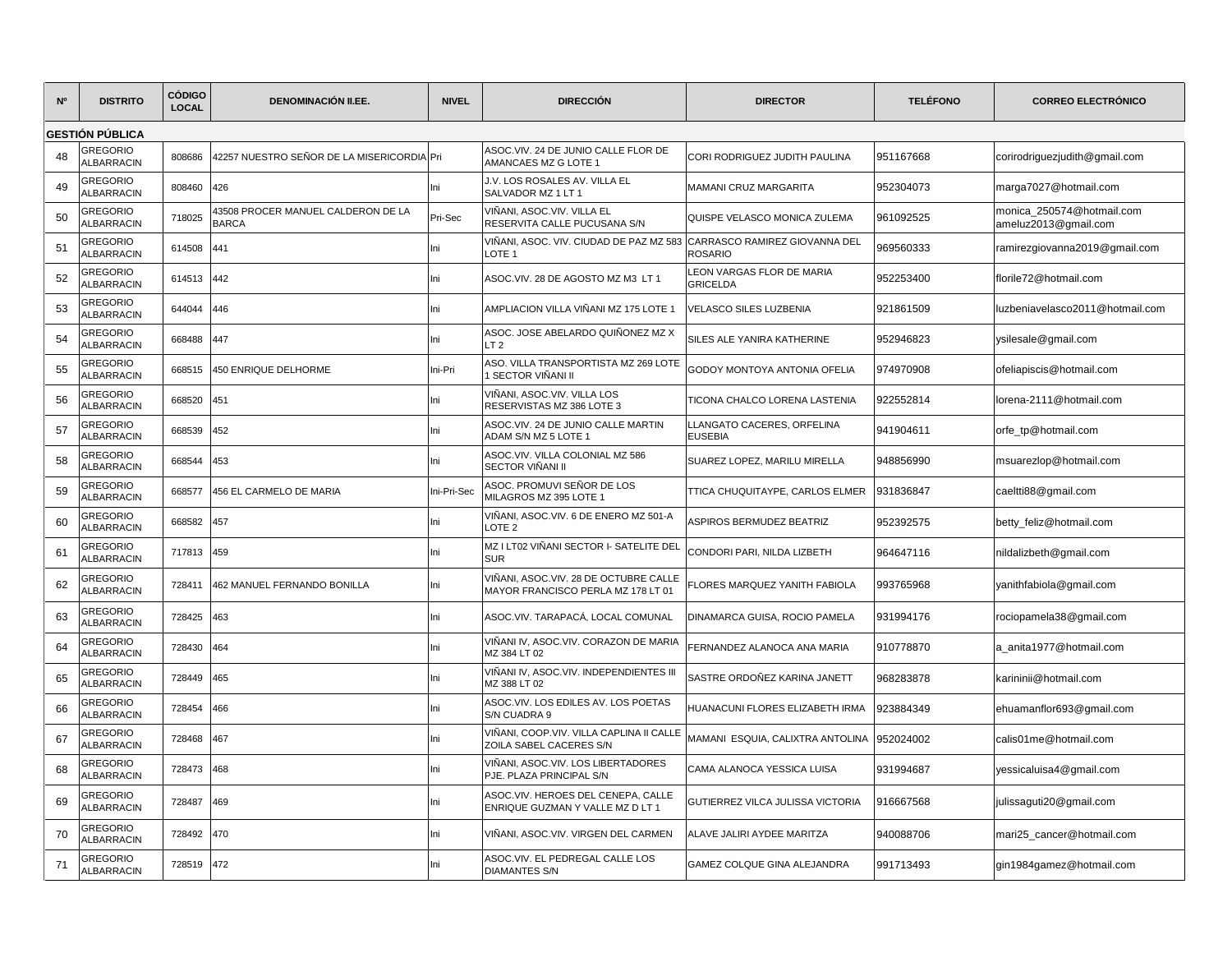| N° | <b>DISTRITO</b>                      | <b>CÓDIGO</b><br><b>LOCAL</b> | <b>DENOMINACIÓN II.EE.</b>        | <b>NIVEL</b> | <b>DIRECCIÓN</b>                                                      | <b>DIRECTOR</b>                                | <b>TELÉFONO</b>          | <b>CORREO ELECTRÓNICO</b>         |
|----|--------------------------------------|-------------------------------|-----------------------------------|--------------|-----------------------------------------------------------------------|------------------------------------------------|--------------------------|-----------------------------------|
|    | GESTIÓN PÚBLICA                      |                               |                                   |              |                                                                       |                                                |                          |                                   |
| 72 | <b>GREGORIO</b><br>ALBARRACIN        | 728524                        | 473 PEDRO QUINA CASTAÑON          | ni-Pri-Sec   | ASOC.VIV. VILLA KABUL CALLE BRUSELAS<br>S/N                           | GONZALES JALIRI, DINA                          | 952685413                | dinagonzalesja@gmail.com          |
| 73 | <b>GREGORIO</b><br>ALBARRACIN        | 728538                        | 474 VILLA UNIÓN                   | Ini          | VIÑANI, ASOC.VIV. VILLA UNION 586 MZ 3<br>LT 408                      | CALIZAYA CALIZAYA, MILAGROS<br><b>ADELAIDA</b> | 953955555                | milagros_mia@hotmail.com          |
| 74 | <b>GREGORIO</b><br><b>ALBARRACIN</b> | 728543                        | 475                               | Ini          | ASOC.VIV. LAS BEGONIAS CALLE JOSE<br>CORVACJO S/N MZ H LT 01          | TERROBA SILVA OLGA ASUNCION                    | 985665005                | olte_2000@hotmail.com             |
| 75 | <b>GREGORIO</b><br><b>ALBARRACIN</b> | 763032                        | 478                               | lni          | ASOC.VIV. RIO SECO, CALLE BUENOS<br>AIRES S/N MZ J LT 1               | SARMIENTO SANCHEZ CARLA PAOLA                  | 945669773                | pelusita231@hotmail.com           |
| 76 | <b>GREGORIO</b><br><b>ALBARRACIN</b> | 763046                        | 479                               | hi           | ASOC.VIV. TABUL, VIÑANI SECTOR IV                                     | LANCHIPA ALE PIERINA                           | 999049466                | pieryna2728@hotmail.com           |
| 77 | <b>GREGORIO</b><br>ALBARRACIN        | 763051                        | 480                               | hi           | ASOC.VIV. FRONTERA SUR, CALLE 1 CON<br>CALLE <sub>5</sub>             | ZARATE TIMOTEO JEIMMY XANADU                   | 927500070                | ixt14@hotmail.com                 |
| 78 | <b>GREGORIO</b><br>ALBARRACIN        | 763027                        | 481                               | Ini          | ASOC.VIV. LA PRADERA, ETAPA III CALLE<br>JOSE SANCHEZ S/N             | FARFAN PILCO FLOR DE MARIA                     | 931746634                | florfarfan1@gmail.com             |
| 79 | GREGORIO<br><b>ALBARRACIN</b>        | 763065                        | 482                               | Ini          | ASOC.VIV. JOVENES UNIDOS, VIÑANI<br>ETAPA I                           | BARBAGELATTA CALIXTO DORIS<br><b>GIULIANA</b>  | 939136070                | dorisbc77@hotmail.com             |
| 80 | GREGORIO<br>ALBARRACIN               | 836104                        | 485                               | lni          | ASOC.VIV. 8 DE DICIEMBRE MZ J LOTE 2                                  | SALGADO FLORES SANDRA DEL<br><b>ROSARIO</b>    | 975410039                | sandradr33@hotmail.com            |
| 81 | GREGORIO<br>ALBARRACIN               | 836118 486                    |                                   | Ini          | ASOC.VIV. LOS SAUCES MZ L LOTE 2                                      | VALDEZ CAMERO, VANESSA NORMA                   | 952381371                | vanerick_21@hotmail.com           |
| 82 | GREGORIO<br>ALBARRACIN               | 809214                        | DR. JOSE ANTONIO ENCINAS FRANCO   | ni-Pri-Sec   | /IÑANI, ASOC.VIV. 1RO DE FEBRERO<br>CALLE MAYOR FEDERICO MAZUELOS S/N | MAMANI CHIPANA REMIGIO                         | 952801641                | remisd2@hotmail.com               |
| 83 | GREGORIO<br><b>ALBARRACIN</b>        | 841638                        | <b>EMMA GAMERO NIETO</b>          | ni           | ALFONSO UGARTE I ETAPA, J.V.<br>GREGORIO ALBARRACIN MZ M3 LT 3        | ROMERO YUFRA ESTEFANIA ALICIA                  | 969969699                | estefaniaromero_030866@hotmail.co |
| 84 | <b>GREGORIO</b><br>ALBARRACIN        | 808653                        | LUIS ALBERTO SANCHEZ              | ni-Pri-Sec   | VIÑANI AVENIDA LOS MOLLES S/N                                         | ALIAGA MAMANI, FELIX                           | 941410026                | profealiaga@gmail.com             |
| 85 | <b>GREGORIO</b><br><b>ALBARRACIN</b> | 854230                        | OLGA GROHMANN DE BASADRE          | Pri          | J.V. ALBERT EINSTEIN MZ 484 LOTE 2 -<br>VIÑANI                        | COLANA YUFRA LISBETH VICTORIA                  | 943480841                | lisv 2004@hotmail.com             |
| 86 | GREGORIO<br><b>ALBARRACIN</b>        | 809233                        | <b>SANTA CRUZ</b>                 | ni-Pri-Sec   | VIÑANI AVENIDA LA CULTURA S/N                                         | PINTADO CAIPA, ELIDA                           | 943855510                | elidapc@hotmail.com               |
| 87 | <b>INCLAN</b>                        | 487874                        | 329                               | Ini          | ASOC. PROTER SAMA, CARRETERA<br>PANAMERICANA NORTE                    | CALLACONDO CABALLERO HILDA<br><b>NANCY</b>     | 952520135 -<br>952520107 | nancy_hcc@hotmail.com             |
| 88 | <b>NCLAN</b>                         | 487888                        | 354 VIRGEN MARIA                  | lni          | AVENIDA RAYO ALTO S/N                                                 | LUNA GUZMAN MARIA SOLEDAD                      | 925107705                | solugus_7836@hotmail.com          |
| 89 | <b>NCLAN</b>                         | 487911                        | 42032 JOSE JOAQUIN INCLAN         | Pri-Sec      | AVENIDA PRINCIPAL S/N                                                 | LOPEZ MAQUERA OLIVIA                           | 952869330                | olitaloma@hotmail.com             |
| 90 | <b>INCLAN</b>                        | 487906                        | 42053 BARTOLOME JULIO ROSPIGLIOSI | Pri          | <b>TOMASIRI</b>                                                       | CABRERA CHARCA ULDARICO ROY                    | 969771514                | uldaricoroy@hotmail.com           |
| 91 | <b>NCLAN</b>                         | 643214                        | 443 SANTA TERESITA                | ni-Pri       | CARRETERA PANAMERICANA NORTE                                          | NINA CAHUANA JESUS BONIFACIO                   | 981978157                | nenislacita@hotmail.com           |
| 92 | <b>NCLAN</b>                         | 668558                        | 454                               | Ini          | JRBANIZACIÓN PROTER SAMA ZONA I                                       | CALISAYA MARON YELENA GLADYS                   | 978888304                | yelena.calisaya@gmail.com         |
| 93 | PACHIA                               | 487973                        | 305                               | hi           | AVENIDA SAN MARTIN S/N                                                | CUELA CHAMBILLA EVELYN ROXANA                  | 951662616                | roxana25cch@gmail.com             |
| 94 | PACHIA                               | 487930                        | 334 VIRGENCITA DE LOURDES         | lni          | AVENIDA JUSTO ARIAS ARAGUEZ S/N                                       | ROMERO FELIX, LOURDES LAURA                    | 949795363                | lula_romerod@hotmail.com          |
| 95 | <b>PACHIA</b>                        | 487954                        | 398 HEROES DEL CENEPA             | Ini          | AVENIDA PRINCIPAL S/N                                                 | LIENDO MOLINA JUDITH MARIELA                   | 952832548                | judithmariela_3900@hotmail.com    |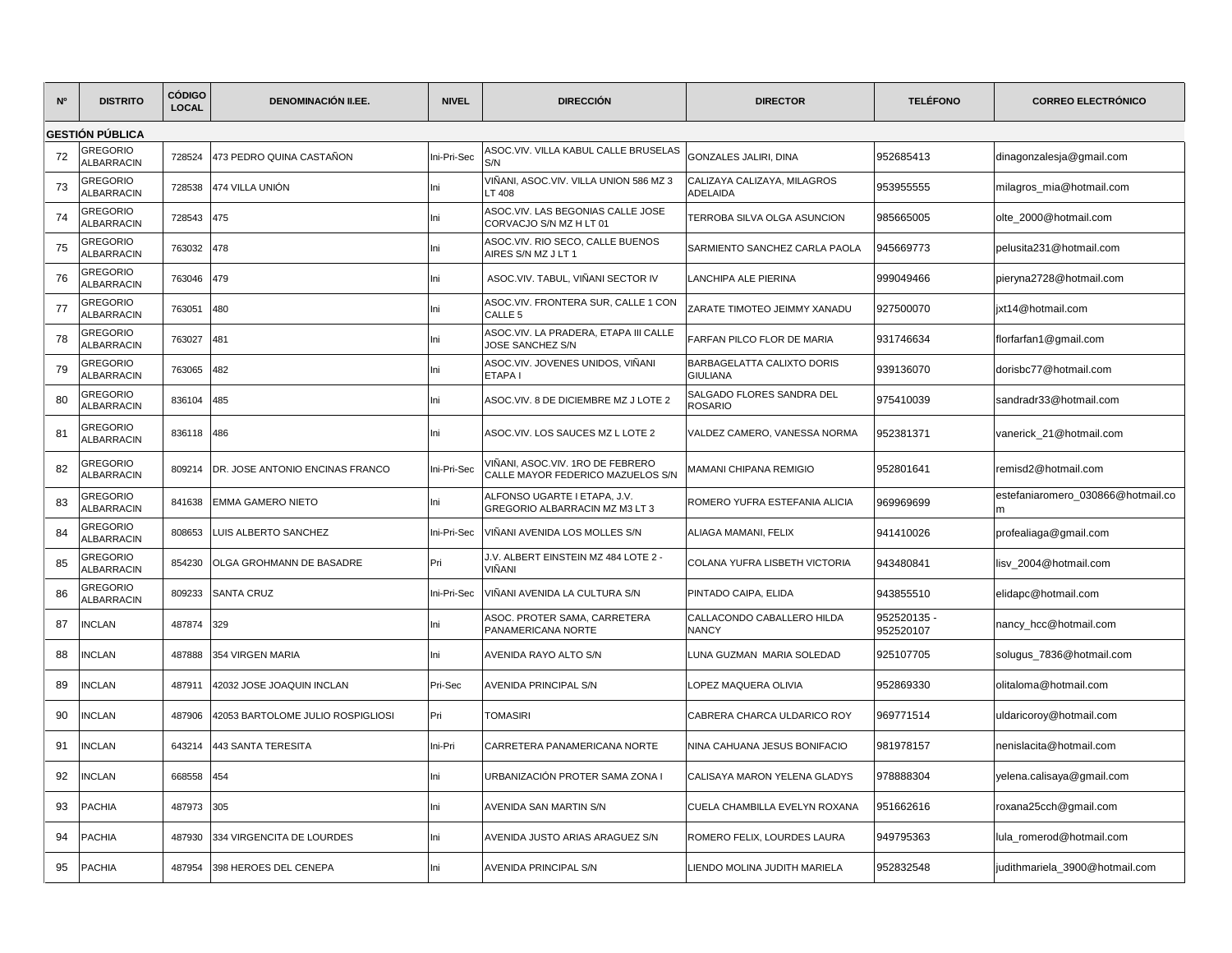| N°  | <b>DISTRITO</b>        | <b>CÓDIGO</b><br><b>LOCAL</b> | <b>DENOMINACIÓN II.EE.</b>           | <b>NIVEL</b>        | <b>DIRECCIÓN</b>                  | <b>DIRECTOR</b>                              | <b>TELÉFONO</b>          | <b>CORREO ELECTRÓNICO</b>                             |
|-----|------------------------|-------------------------------|--------------------------------------|---------------------|-----------------------------------|----------------------------------------------|--------------------------|-------------------------------------------------------|
|     | <b>GESTIÓN PÚBLICA</b> |                               |                                      |                     |                                   |                                              |                          |                                                       |
| 96  | <b>PACHIA</b>          | 487968                        | 420                                  | Ini                 | AVENIDA PRINCIPAL S/N - CALIENTES | PARIHUANA MAYTA VIVIANA JUANA                | 966729080                | viviaju4211@gmail.com                                 |
| 97  | PACHIA                 | 488086                        | 42036 JUAN MARIA REJAS               | Pri-Sec             | AVENIDA ARIAS ARAGUEZ S/N         | APONTE CARRASCO, LADY MARGOT                 | 931310240                | ladyaponte@hotmail.com                                |
| 98  | <b>PACHIA</b>          | 488034                        | 42038 MICAELA PAREDES REJAS          | Pri-Sec             | <b>CALLE SAN MARTIN S/N</b>       | RUIZ CANO. DANITZA                           | 973107759                | daniteduca@gmail.com                                  |
| 99  | PACHIA                 | 487992                        | 42058 OLGA GROHMAN DE BASADRE        | Pri                 | CARRETERA MICULLA                 | PANIAGUA CHAMBE ANA MARIA                    | 952836998                | anypch@hotmail.com                                    |
| 100 | PACHIA                 | 488005                        | 42060 CRNEL MARCELINO VARELA BARRIOS | Pri                 | <b>AVENIDA PRINCIPAL</b>          | YALPA RAVELO MAGDALENA                       | 958622158                | maguyalur@gmail.com<br>maguyalur@hotmail.com          |
| 101 | PACHIA                 | 488029                        | 42229                                | Pri                 | SAUSINI SIJIPAMPA                 | CAÑI ARO JULIO CESAR                         | 988233338                | killerleon_18@hotmail.com                             |
| 102 | PALCA                  | 488091                        | 350                                  | Ini                 | ANEXO ALTO PERU                   | NINAJA ACHATA DANITZA                        | 944478971                | danitzathaisa10@gmail.com                             |
| 103 | PALCA                  | 488109                        | 361                                  | lni                 | ANEXO VILAVILANI                  | PORTILLA MENENDEZ NIDIA AMPARO               | 952977481                | nidiaapm@gmail.com                                    |
| 104 | PALCA                  | 488128                        | 409                                  | lni                 | ANEXO ANCOMARCA                   | <b>AURACIO FLORES MARQUITO</b>               | 974448898                | marquilauracio29@gmail.com                            |
| 105 | PALCA                  | 488147                        | 42062 ATASPACA                       | Pri                 | ANEXO ATASPACA                    | CALIZAYA CALLATA VIANCA DEL PILAR<br>MERY    | 941448526                | corebell356@gmail.com                                 |
| 106 | PALCA                  | 488152                        | 42063 JOSE MARIA ARGUEDAS            | Pri-Sec             | CARRETERA TACNA LA PAZ            | DE LOS SANTOS PARI GERMAN<br>GUSTAVO         | 981884852                | germanjra2013@gmail.com                               |
| 107 | PALCA                  | 488166                        | 42064 ALFONSO UGARTE                 | <sup>P</sup> ri-Sec | ANEXO ALTO PERU                   | HUAMAN RAMOS. MAXIMO ROGER                   | 999401831                | roger_mhr@hotmail.com                                 |
| 108 | PALCA                  | 488190                        | 42068 FRANCISCO LASO                 | Pri-Sec             | ANEXO VILAVILANI                  | TICONA ALVAREZ, MAXIMINA DELIA               | 984212207                | delimaxi73@gmail.com                                  |
| 109 | PALCA                  | 488294                        | 422                                  | Ini                 | ANEXO ALTO INGENIO                | HUANCA CARISAYLE YENY EDITH                  | 998867909                | girlove 1114@hotmail.com                              |
| 110 | PALCA                  | 488227                        | 42222                                | Ini-Pri             | ANEXO RIO KAÑO                    | CCAMA ESCOBAR ULICES ALFREDO                 | 962718715                | ulices20015@gmail.com                                 |
| 111 | PALCA                  | 488232                        | 42227 DANIEL ALCIDES CARRION         | Ini-Pri             | ANEXO HOSPICIO                    | QUISPE UCHASARA BERONICA<br><b>MARLENI</b>   | 952252615                | marlenymarina25@gmail.com<br>marinita_25_@hotmail.com |
| 112 | PALCA                  | 488251                        | 42244 CESAR VALLEJO                  | Pri                 | ANEXO ANCOCHULLPA - TRIPARTITO    | HUAYCANI VELAZCO ELVIS                       | 910622938                | elvis.primaria.v@gmail.com                            |
| 113 | PALCA                  | 488265                        | 42246 JOSE OLAYA BALANDRA            | Pri-Sec             | ANEXO ANCOMARCA                   | VARGAS MAMANI GUIDO GILBERTO                 | 958381085 -<br>952006262 | ponche_barrios@hotmail.com                            |
| 114 | PALCA                  | 699927                        | 43507                                | Pri                 | ANEXO ALTO INGENIO                | GONZALES SALAZAR CARMEN<br>MORELLA           | 992774153                | moretau@hotmail.com<br>agarraditho@hotmail.com        |
| 115 | <b>POCOLLAY</b>        | 488326                        | 232 VIRGEN DE LAS MERCEDES           | Ini                 | AVENIDA ZELA 924                  | MENENDEZ PEÑA YEMILE BEATRIZ                 | 605501 - 990011711       | yemilemp@hotmail.com                                  |
| 116 | <b>POCOLLAY</b>        | 486030                        | 308 MARIA AUXILIADORA                | Ini                 | URB. TACNA MZ K LOTE 16           | <b>MAMANI MORALES LOURDES DEL</b><br>CARMEN  | 413643 - 952200735       | devora711@hotmail.com                                 |
| 117 | <b>POCOLLAY</b>        | 488331                        | 312 JESUS NAZARENO                   | Ini                 | AVENIDA LOS ANGELES 233           | MONTES DE OCA GUZMAN FANNY<br>ROSA           | 980060033                | fannyrm04@gmail.com                                   |
| 118 | <b>POCOLLAY</b>        | 488345                        | 358 NIÑO SALVADOR                    | Ini                 | PASAJE PUENTE ARNAO S/N           | CLEMENCIA PALACIOS MARLENE<br><b>MARISOL</b> | 921265467                | marlenecp-17@hotmail.com                              |
| 119 | POCOLLAY               | 488350                        | 43004 JUSTO ARIAS ARAGUEZ            | Pri                 | <b>CALLE CAHUIDE 400</b>          | POMA ALANOCA ZACARIAS                        | 935609413                | pazzaca63@gmail.com                                   |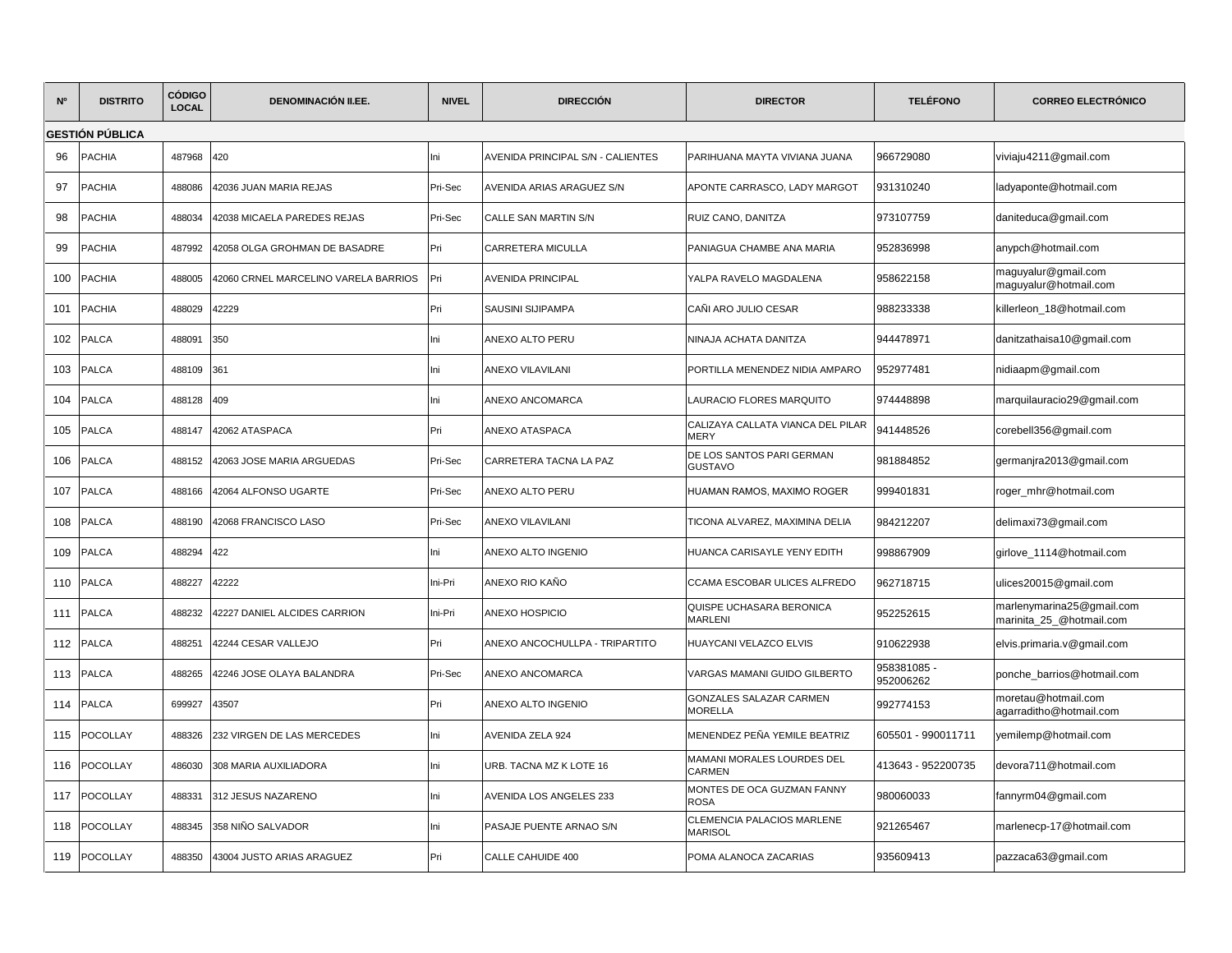| N <sup>o</sup> | <b>DISTRITO</b>          | <b>CÓDIGO</b><br><b>LOCAL</b> | <b>DENOMINACIÓN II.EE.</b>          | <b>NIVEL</b> | <b>DIRECCIÓN</b>                                                   | <b>DIRECTOR</b>                               | <b>TELÉFONO</b>          | <b>CORREO ELECTRÓNICO</b>        |
|----------------|--------------------------|-------------------------------|-------------------------------------|--------------|--------------------------------------------------------------------|-----------------------------------------------|--------------------------|----------------------------------|
|                | <b>GESTIÓN PÚBLICA</b>   |                               |                                     |              |                                                                    |                                               |                          |                                  |
| 120            | <b>POCOLLAY</b>          | 808969                        | 435 LAS COLMENAS                    | lni          | CIUDAD LAS COLMENAS                                                | HERRERA FLORES VIRGINIA YESICA                | 950029294                | abigail_200873@hotmail.com       |
| 121            | <b>POCOLLAY</b>          | 808851                        | 43505 GUSTAVO PONS MUZZO            | Pri-Sec      | JERUSALEN NUEVA ESPERANZA                                          | TUYO QUISPE DANIEL                            | 995222611                | tuyodaniel0611@gmail.com         |
| 122            | <b>POCOLLAY</b>          | 488369                        | <b>FEDERICO BARRETO</b>             | Pri-Sec      | AVENIDA INDUSTRIAL 2710                                            | TICONA MAMANI MARIO GENARO                    | 242702 - 952894329       | marioticona1968@gmail.com        |
| 123            | POCOLLAY                 | 488374                        | MANUEL FLORES CALVO                 | Pri-Sec      | AV. FRANCISCO ANTONIO DE ZELA S/N                                  | ZAVALETA VALDIVIA, EMA MARITZA                | 948130138                | emazavaletavaldivia@gmail.com    |
| 124            | SAMA                     | 488411                        | 314 VIRGEN DEL ROSARIO              | Ini          | AVENIDA LOS HEROES DEL PACIFICO S/N                                | CABRERA FLORES DAYSI RUTH                     | 952010123                | somebody87_2007@hotmail.com      |
| 125            | <b>SAMA</b>              | 488425                        | 353 NIÑO JESUS DE PRAGA             | Ini          | CALETA DE VILA VILA                                                | MARTINEZ VALDEZ CINTHIA FIORELLA              | 962988200                | fiore_llita2@hotmail.com         |
| 126            | <b>SAMA</b>              | 488468                        | 367                                 | lni          | AVENIDA LUIS BANCHERO ROSSI S/N                                    | COAQUIRA FELICIANO, ROSA LUPE                 | 952823770                | rosa dani07@hotmail.com          |
| 127            | <b>SAMA</b>              | 488449                        | 380                                 | Ini          | CARRETERA SAMA - LAS YARAS                                         | <b>TORRES FLORES EVA MARLENE</b>              | 990343774                | evatorresflores_1007@hotmail.com |
| 128            | SAMA                     | 488487                        | 42072 CAROLINA FREYRE ARIAS         | Pri-Sec      | AVENIDA LOS HEROES 636                                             | GUTIERREZ SOLARI CAYETANO<br><b>JOSHUA</b>    | 943829509                | cayetanojoshua68@gmail.com       |
| 129            | SAMA                     | 488454                        | 42073 MARIA PILAR VILLANUEVA B      | Pri          | CARRETERA LAS YARAS S/N                                            | JUAREZ ACAHUANA LUCRECIA DORA                 | 952686675                | lucredora@gmail.com              |
| 130            | SAMA                     | 488468                        | 42197 VICTOR GUTIERREZ ORDOÑES      | Pri          | AVENIDA LUIS BANCHERO ROSSI S/N                                    | <b>MACHACA FLORES LOURDES</b>                 | 992403020                | lulamaflo@gmail.com              |
| 131            | <b>SAMA</b>              | 488473                        | 42207 SAN PEDRO                     | Pri-Sec      | AVENIDA WENCESLAO ACHINGA S/N                                      | <b>MAMANI CATUNTA WALTER</b>                  | 977809828                | walter_172@hotmail.com           |
| 132            | <b>SAMA</b>              | 808573                        | 42259 JOSE GALVEZ EGUSQUIZA         | Ini-Pri      | MORRO SAMA, PUERTO GRAU,<br>CARRETERA COSTANERA                    | LAURA CARI OCLUIVE OLIVIA                     | 920802752                | olivia_lauracari@hotmail.com     |
| 133            | A YARADA -<br>OS PALOS   | 486006                        | 233                                 | lni          | 28 DE AGOSTO ASENTAMIENTO No 3 - LA<br>YARADA                      | BRAVO GARCIA ELIZABETH ROCIO                  | 952419103                | lichy2bravo@gmail.com            |
| 134            | A YARADA -<br>OS PALOS   | 486025                        | 304                                 | lni          | LOS OLIVOS - LA YARADA                                             | VILLALBA MAMANI KARLA ZELMIRA                 | 992843731                | karlavip_1@hotmail.com           |
| 135            | A YARADA -<br>OS PALOS   | 486073                        | 340 DIVINO NIÑO JESUS               | lni          | ASENTAMIENTO 5 Y 6 LA YARADA                                       | VALDIVIA VALDIVIA JULIA DEL ROSARIO 910607047 |                          | licrv@live.com                   |
| 136            | LA YARADA -<br>OS PALOS  | 486087                        | 352                                 | Ini          | LOS PALOS                                                          | OPEZ SOTO, LUCILA ANTONIA                     | 952549945                | lucila8373@hotmail.com           |
| 137            | A YARADA -<br>OS PALOS   | 486105                        | 356                                 | lni          | EX COOPERATIVA 60 LA YARADA                                        | CESPEDES SANCHEZ, ROXANA<br><b>BETZABE</b>    | 952818658                | roxanacs21@hotmail.com           |
| 138            | A YARADA -<br>OS PALOS   | 486233                        | 407                                 | lni          | ASOC. 26 DE OCTUBRE                                                | RUIZ GUERRERO, EXILDA MARIBEL                 | 985602220                | mary_0923@hotmail.com            |
| 139            | A YARADA -<br>OS PALOS   | 486450                        | 42017 NEISER G. LLACSA ARCE         | Pri          | CARRETERA COOPERATIVA LOS OLIVOS<br>S/N                            | TICONA CONDORI, PAOLA LIZ                     | 957512848                | paolalizticonac@gmail.com        |
| 140            | LA YARADA -<br>OS PALOS  | 486662                        | 42044 ALFONSO UGARTE                | Pri-Sec      | C.P. LOS PALOS CARRETERA SANTA ROSA VELASQUEZ BAILON, GUIDO HERNAN |                                               | 951643494                | velasquezbailon@gmail.com        |
| 141            | - A YARADA.<br>LOS PALOS | 486488                        | 42065 ROMULO BOLUARTE PONCE DE LEON | Pri          | LA YARADA                                                          | TUNCO MAMANI ELENA MARGARITA                  | 971119752 -<br>992274716 | elenamt08@gmail.com              |
| 142            | A YARADA -<br>OS PALOS   | 486681                        | 42199 JUAN VELASCO ALVARADO         | Pri-Sec      | ASENTAMIENTO 3 LA YARADA                                           | MARIN ESPEJO CARMEN EUSEBIA                   | 952668087                | cmarine4@hotmail.com             |
| 143            | - A YARADA.<br>LOS PALOS | 486493                        | 42200 OMAR ZILBERT SALAS            | Pri          | VIA COSTANERA KM25 LA ESPERANZA -<br>LA YARADA                     | ALCCA RIVERA LIDIA ESTHER                     | 952501980                | lidia22 02@hotmail.com           |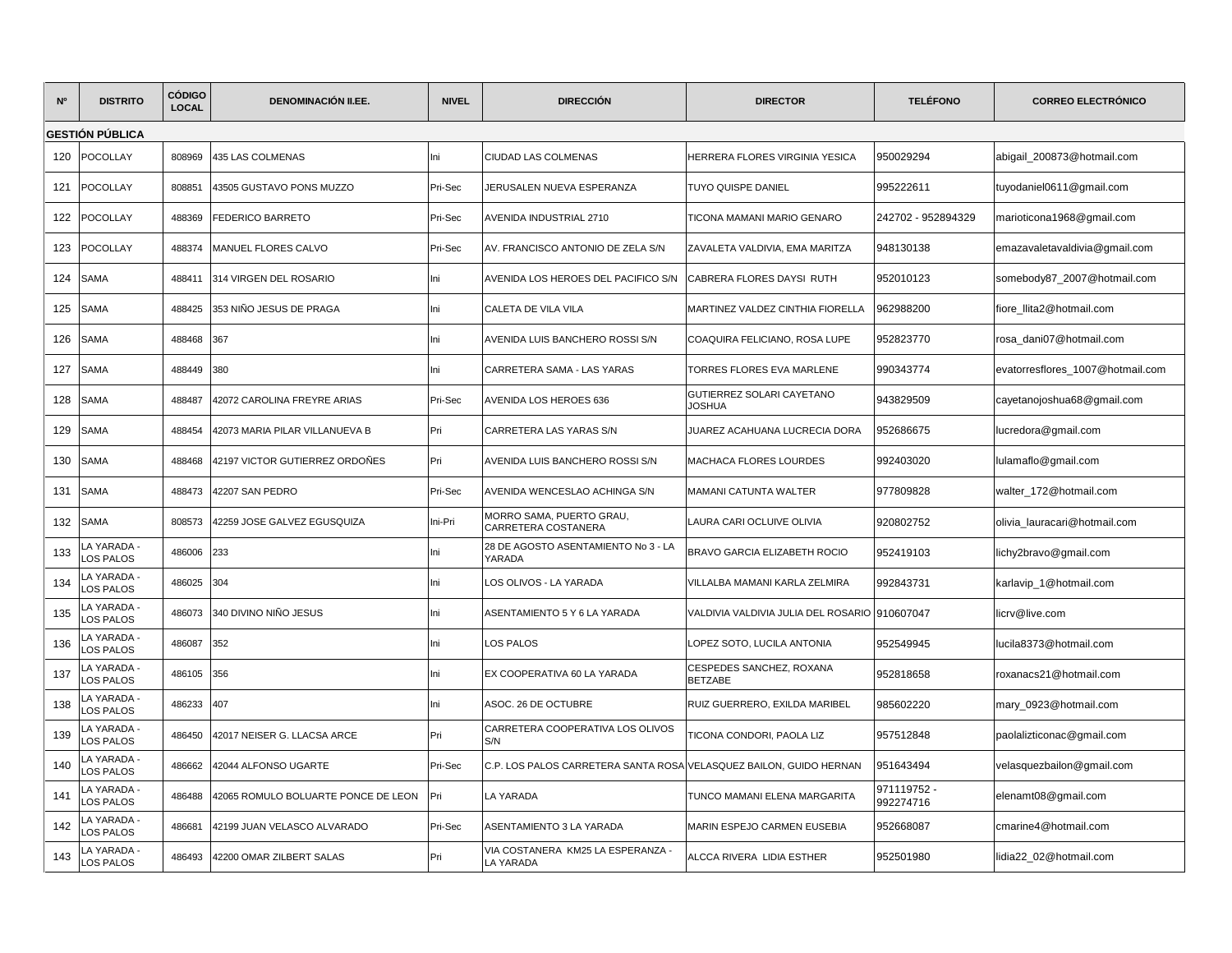| N <sup>o</sup> | <b>DISTRITO</b>          | <b>CÓDIGO</b><br><b>LOCAL</b> | <b>DENOMINACIÓN II.EE.</b>                       | <b>NIVEL</b> | <b>DIRECCIÓN</b>                                         | <b>DIRECTOR</b>                                                           | <b>TELÉFONO</b>         | <b>CORREO ELECTRÓNICO</b>                        |
|----------------|--------------------------|-------------------------------|--------------------------------------------------|--------------|----------------------------------------------------------|---------------------------------------------------------------------------|-------------------------|--------------------------------------------------|
|                | <b>GESTIÓN PÚBLICA</b>   |                               |                                                  |              |                                                          |                                                                           |                         |                                                  |
| 144            | LA YARADA -<br>LOS PALOS | 486515                        | 42211 ALFONSO EYZAGUIRRE TARA                    | Pri-Sec      | LA YARADA, ASENTAMIENTO 5 Y 6                            | RAMOS HUME ELSA IVONNE                                                    | 971000349               | ivonne-elsa@hotmail.com                          |
| 145            | - LA YARADA<br>LOS PALOS | 486520                        | 42213 HUGO SALAZAR DEL ALCAZAR                   | Ini-Pri      | <b>ASENTAMIENTO 4</b>                                    | ARREDONDO MAMANI VILMA<br><b>CLORINDA</b>                                 | 952811968               | vilmaclo@hotmail.com                             |
| 146            | A YARADA ·<br>LOS PALOS  | 808813                        | 42261                                            | Pri          | NUEVO COPARE, CARRETERA<br><b>COSTANERA</b>              | <b>FLORES FLORES TOMAS</b>                                                | 935020084               | tomasito_f@outlook.com                           |
| 147            | LA YARADA<br>LOS PALOS   | 808827                        | 42263 ADALGIZA VIRGINIA LAZARO VILLAROEL Ini-Pri |              | OS PALOS, PLAYA SANTA ROSA HITO 01<br>FRONTERA CON CHILE | RAMOS CANQUI, ELSA MARLENE                                                | 957548395               | ramoscanqui_1942@hotmail.com                     |
| 148            | LA YARADA -<br>LOS PALOS | 808672                        | 43506 JUVENAL UBALDO ORDOÑEZ SALAZAR             | Ini-Pri-Sec  | PUEBLO LIBRE, CARRETERA COSTANERA<br><b>KM 25</b>        | RIVERA QUILLE. LUIS                                                       | 952361422               | luis_riveraq3@hotmail.com                        |
| 149            | - LA YARADA<br>LOS PALOS | 668493                        | 448                                              | Ini          | ASOC.VIV. CASA HUERTO 12 DE MAYO                         | BOLAÑOS CRUZ CORINA SUSY (Hasta el<br>30/06/2022 por licencia de titular) | 945094116               | naudy_17@hotmail.com                             |
| 150            | - LA YARADA<br>LOS PALOS | 789640                        | 484                                              | Ini          | ASOC.VIV. LAS PALMERAS, LA YARADA<br><b>BAJA</b>         | <b>CUADROS TAMAYO YESICA</b>                                              | 951240147               | yesica_c.t@hotmail.com                           |
| 151            | <b>TACNA</b>             | 485894                        | 197 ORFEON                                       | Ini          | PASAJE LAS BUGAMBILLAS S/N                               | /ALDIVIA MAMANI MEGDALID YESENIA                                          | 285172 - 976365987      | yessi_0023@hotmail.com                           |
| 152            | <b>TACNA</b>             | 485907                        | 198 MARGARITA BACIGALUPO                         | Ini          | CALLE FRANCISCO LASO 192                                 | VILCA QUISPE CARMEN ROSA                                                  | 967013395               | vilca_cr@hotmail.com                             |
| 153            | <b>TACNA</b>             | 485912                        | <b>199 ESPIRITU SANTO</b>                        | Ini          | URB. ESPIRITU SANTO, PARQUE LA<br><b>CULTURA S/N</b>     | TEJERINA VEGAZO LOURDES<br><b>GUADALUPE</b>                               | 411318 - 999606541      | tejerinalourdes2761@hotmail.com                  |
| 154            | <b>TACNA</b>             | 485926                        | 200 NELLY ROJAS DE ARENAS                        | Ini          | <b>AVENIDA PINTO 775</b>                                 | LUQUE TICONA MERY YEMILE                                                  | 605483 - 989643805      | yemileluque@gmail.com                            |
| 155            | <b>TACNA</b>             | 485931                        | 225 NIÑOS HEROES                                 | Ini          | CALLE CAJAMARCA S/N                                      | VELASQUEZ ORDOÑEZ ZUNILDA                                                 | 980104455               | arenasol2009@hotmail.com                         |
| 156            | <b>TACNA</b>             | 485945                        | 226 ROSA VIRGINIA PELLETIER                      | Ini          | AVENIDA 28 DE AGOSTO S/N                                 | RODRIGUEZ LUQUE DE SIAS LENNY<br><b>MASSIEL</b>                           | 283111 - 952804545      | Imassiel_26_2003@hotmail.com                     |
| 157            | <b>TACNA</b>             | 485950                        | <b>227 VILLA HERMOSA</b>                         | Ini          | CALLE COLOMBIA 630                                       | VASQUEZ ROMAN, ROCIO RITA                                                 | 952813635               | vasquezromanrocio@hotmail.com                    |
| 158            | <b>TACNA</b>             | 485969                        | 228 CORAZON DE JESUS                             | Ini          | <b>AVENIDA BASADRE Y FORERO 2208</b>                     | VARGAS SALCEDO CARMEN JULIA                                               | 968888901-600616        | carmenj3112@gmail.com                            |
| 159            | <b>TACNA</b>             | 485974                        | 229 SANTA ROSA                                   | Ini          | <b>CALLE KENNEDY S/N</b>                                 | <b>GONZALES ARIAS GABI YANETH</b>                                         | 910907509               | gonzalesariasgabi@gmail.com                      |
| 160            | <b>TACNA</b>             | 485988                        | 229-A MAFALDA CESPEDES QUELOPANA                 | Ini          | AVENIDA PANAMERICANA SUR S/N                             | GOMEZ AYCA CARMEN MAGDALENA                                               | 616110 - 990312322      | ariana3116@hotmail.com                           |
| 161            | <b>TACNA</b>             | 485993                        | 230 LOS NIÑOS DE BELEN                           | Ini          | AVENIDA 200 MILLAS 2235                                  | BAZAN ROJAS DE VILLAVICENCIO ALDA<br><b>PAOLA</b>                         | 952656535               | paobaz@hotmail.com<br>aldabazan30@gmail.com      |
| 162            | <b>TACNA</b>             | 486011                        | 301 SANTA MARIA GORETTI                          | Ini          | CALLE HAYA DE LA TORRE 1513                              | INQUILLA LUNA CARMEN ROSA                                                 | 986977283-<br>952693671 | dios.redime.ven@hotmail.com                      |
| 163            | <b>TACNA</b>             | 486049                        | 309 JARDIN PILOTO                                | Ini          | <b>AVENIDA PINTO S/N</b>                                 | CALDERON TICONA LOURDES AMANDA                                            | 952293769 - 413509      | iei309piloto@hotmail.com                         |
| 164            | <b>TACNA</b>             | 486054                        | 333                                              | Ini          | J.V. JESUS MARIA, CALLE TACNA S/N                        | PEROCHENA MORAN, ROXANA RITA                                              | 952979787               | ritaperochena127@gmail.com<br>rpm127@hotmail.com |
| 165            | <b>TACNA</b>             | 486068                        | 336 VIRGEN DE LA NATIVIDAD                       | Ini          | AVENIDA HOYOS RUBIO 2029                                 | PALACIOS MORALES MARTA AGUILUZ                                            | 318306 - 966341062      | marta-2957@hotmail.com                           |
| 166            | <b>TACNA</b>             | 486092                        | 355                                              | Ini          | ANDRES AVELINO CACERES S/N                               | HURTADO DE LUPA ANGELITA DELIA                                            | 952209527               | angelita_delia@hotmail.com                       |
| 167            | <b>TACNA</b>             | 809087                        | 364                                              | Ini          | CARRETERA COSTANERA LATERAL 4 S/N                        | AROCUTIPA LUPACA MARIA                                                    | 924702157               | mariaarocutipalupaca@gmail.com                   |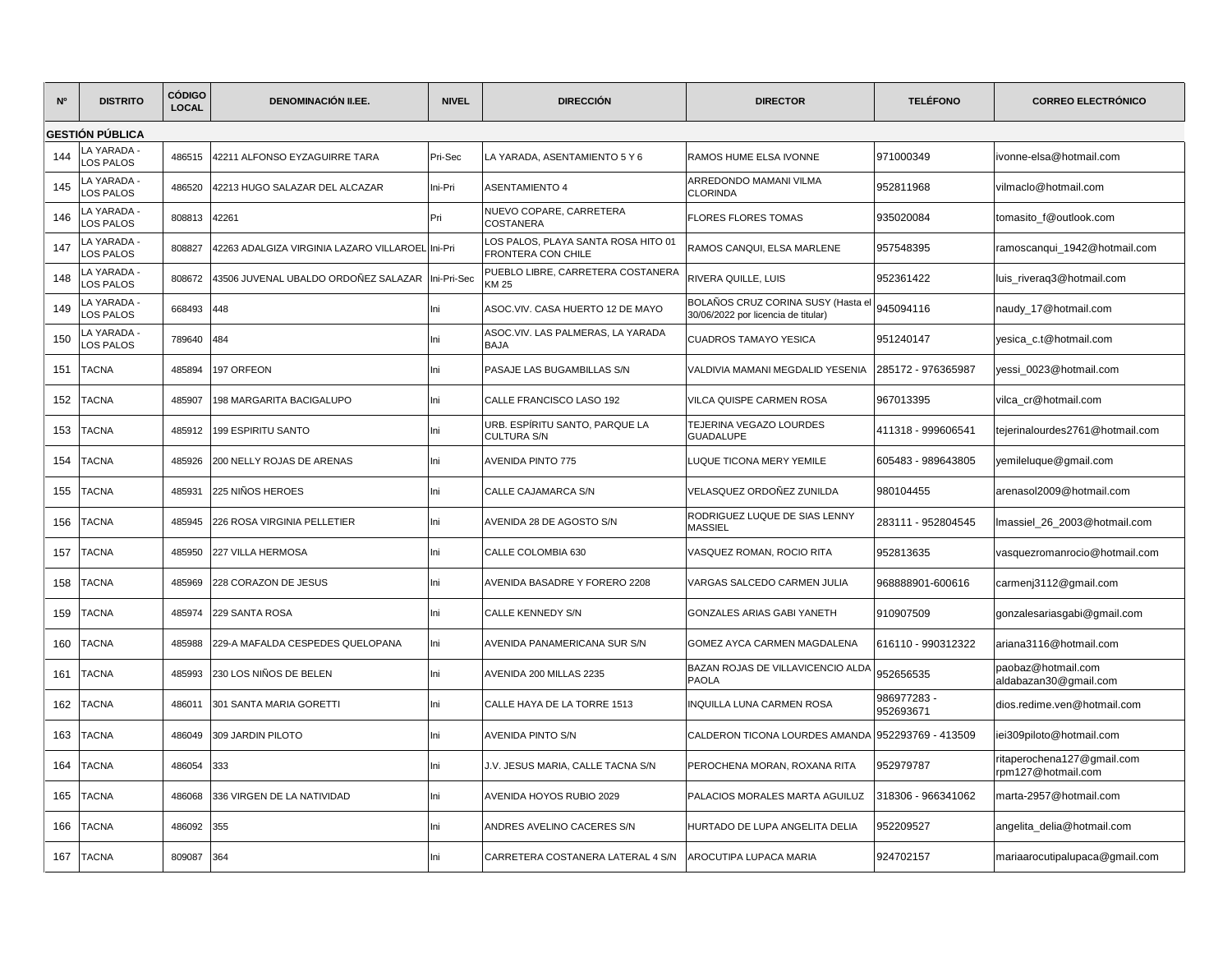| <b>N°</b> | <b>DISTRITO</b>        | CÓDIGO<br><b>LOCAL</b> | <b>DENOMINACIÓN II.EE.</b>                                | <b>NIVEL</b> | <b>DIRECCIÓN</b>                                         | <b>DIRECTOR</b>                                | <b>TELÉFONO</b>                   | <b>CORREO ELECTRÓNICO</b>                                  |
|-----------|------------------------|------------------------|-----------------------------------------------------------|--------------|----------------------------------------------------------|------------------------------------------------|-----------------------------------|------------------------------------------------------------|
|           | <b>GESTIÓN PÚBLICA</b> |                        |                                                           |              |                                                          |                                                |                                   |                                                            |
| 168       | <b>TACNA</b>           | 486110                 | 368 NORAH FLORES TORRES                                   | Ini          | COPARE, CARRETERA PANAMERICANA<br><b>SUR</b>             | PANTIGOSA CHAMBILLA. TELMA                     | 969701913                         | telma_pantigosa_09@hotmail.com                             |
| 169       | <b>TACNA</b>           | 486153                 | 400                                                       | Ini          | C.P. AUGUSTO B. LEGUIA, AV. 200 MILLAS<br>S/N            | ESPINOZA PORTILLO, LUZ ROSARIO                 | 961038060                         | charito.ep@gmail.com                                       |
| 170       | <b>TACNA</b>           | 486351                 | 42002 CARLOS WIESSE                                       | Pri          | AVENIDA 2 DE MAYO 525                                    | TAPIA CALIZAYA JULIO ALFONSO                   | 247136 - 994478018                | juliotacna@hotmail.com                                     |
| 171       | <b>TACNA</b>           | 486643                 | 42003 CORONEL GREGORIO ALBARRACIN                         | Pri-Sec      | AVENIDA CUZCO 444                                        | GOMEZ GARCIA SONIA EMERITA                     | 246443 - 952625775                | soniagomezgarcia2000@gmail.com                             |
| 172       | <b>TACNA</b>           | 486365                 | 42005 JOSE ROSA ARA                                       | Pri-Sec      | JOSE ROSA ARA 1840                                       | PANIAGUA GUILLERMO ORLANDO<br><b>MARCELINO</b> | 242686 - 952025257                | orlandopaniagua24@hotmail.com                              |
| 173       | <b>TACNA</b>           | 487082                 | 42006 SAN FRANCISCO DE ASIS                               | Pri-Sec      | CALLE MODESTO MOLINA 796                                 | ZEVALLOS PAZ JULIO NORTHON                     | 414231 - 952620606                | sfatdireccion@gmail.com<br>northonzpaz@gmail.com           |
| 174       | <b>TACNA</b>           | 486370                 | 42007 LEONCIO PRADO                                       | Ini-Pri      | AVENIDA 28 DE AGOSTO S/N                                 | HUANCA SUCAPUCA LOLA                           | 246280 - 952196613                | lohuansu2009@hotmail.com                                   |
| 175       | TACNA                  | 486389                 | 42008 JUANA GONZALES DE PARODI                            | Pri          | CARRETERA COSTANERA LATERAL 5 S/N                        | SARMIENTO FLORES LUIS ALBERTO                  | 962941376                         | luissarmientoflores@gmail.com                              |
| 176       | <b>TACNA</b>           | 486657                 | 42010 SANTISIMA NIÑA MARIA                                | Pri-Sec      | CALLE PIURA 136                                          | PONCE PINTO ROSARIO SOLEDAD                    | 982957464 -<br>921612425          | rosarioponcepinto@gmail.com                                |
| 177       | <b>TACNA</b>           | 486394                 | 42011 REPUBLICA ARGENTINA                                 | Pri          | CALLE CHICLAYO 310                                       | ARIAS MUSAJA ADAPO ADOLFO                      | 973800246                         | arias200158@hotmail.com                                    |
| 178       | <b>TACNA</b>           | 486407                 | 12012 REBECA MARTINEZ DE SANCHEZ                          | Pri          | AVENIDA CELESTINO VARGAS 2330                            | GAMARRA TICONA, GLADYS AMELIA                  | 941468606                         | glame_gt@hotmail.com                                       |
| 179       | <b>TACNA</b>           | 486412                 | 42013 ROSA DOMINGA PEREZ LIENDO                           | Pri          | CALLE GUSTAVO PINTO S/N                                  | NINAJA RODRIGUEZ RAQUEL NORMA                  | 946462903<br>988040047            | raquel_chiq3@hotmail.com                                   |
| 180       | <b>TACNA</b>           | 486426                 | 42014 JOSE JIMENEZ BORJA                                  | Pri          | CALLE JOSE CACERES VERNAL 502                            | MAMANI ACERO FERNAN                            | 414795 - 947418644                | jjb42014@gmail.com                                         |
| 181       | <b>TACNA</b>           | 486431                 | 42015 ZOILA SABEL CACERES                                 | Ini-Pri      | CALLE SAN MARCOS 810                                     | CUITO ROJAS CECILIA GLADYS                     | 407676 - 914007681                | ceciliacuito@gmail.com                                     |
| 182       | TACNA                  | 486445                 | 12016 MAXIMILIANA VELASQUEZ DE SOTILLO                    | Ini-Pri      | CALLE ARIAS ARAGUEZ S/N                                  | RIVEROS VELO ELIZABETH NANCY                   | 415682 - 952715394 -<br>963632666 | elita.rive66@gmail.com                                     |
| 183       | <b>TACNA</b>           | 486638                 | 42019 LASTENIA REJAS DE CASTAÑON                          | Ini-Pri-Sec  | CALLE MARIA FORERO S/N                                   | RAMOS PUMA DARWIN SAMUEL                       | 570123 - 967999499<br>957834283   | lasteniarejas.edutacna@gmail.com<br>dramosprim71@gmail.com |
| 184       | <b>TACNA</b>           | 486469                 | <b>12020 ALMIRANTE MIGUEL GRAU</b>                        | Pri          | CALLE PROLONGACION OLGA GROHMANN<br>S/N                  | PORTUGAL HERRERA ELMER<br><b>LEOPOLDO</b>      | 413469 - 956062851                | portugalelmer@hotmail.com                                  |
| 185       | <b>TACNA</b>           | 486474                 | 42022 DR. MODESTO MONTESINOS<br>ZAMALLOA                  | Pri-Sec      | AVENIDA GREGORIO ALBARRACIN 729                          | RIVERA CHIRINOS JAQUELIN MARIA                 | 914956920                         | jaquelinrivera@gmail.com                                   |
| 186       | <b>TACNA</b>           | 486676                 | 42195 WILMA SOTILLO DE BACIGALUPO                         | Ini-Pri-Sec  | <b>AVENIDA EJERCITO 2105</b>                             | LUJAN MENGOA AMALIA LILIAM                     | 996812615 - 280294                | amalialiliam@gmail.com                                     |
| 187       | <b>TACNA</b>           | 809110<br>486228       | 42217 NUESTROS HEROES DE LA GUERRA<br><b>DEL PACIFICO</b> | Ini-Pri-Sec  | AVENIDA SAUSINI VILLA MILITAR S/N                        | FERNADEZ ARREDONDO, ADRIANA<br><b>HILARIA</b>  | 425826 - 984720551                | institucionnhgp@hotmail.com                                |
| 188       | <b>TACNA</b>           | 486558                 | 42241 HERMOGENES ARENAS YAÑEZ                             | Pri-Sec      | AVENIDA 200 MILLAS S/N                                   | HUANCA MAMANI LIDIA GLADIS                     | 570090 - 975999595                | glihumam2@hotmail.com                                      |
| 189       | <b>TACNA</b>           | 624300                 | 424 LOURDES VILDOSO DE GAMBETA                            | Ini          | URB. MONTE VERDE PROLONGACIÓN<br>AVENIDA MIRAFLORES MZ D | ESCOBEDO DUEÑAS RUTH SOCORRO                   | 952299693                         | escobedoruth@hotmail.com                                   |
| 190       | <b>TACNA</b>           | 486582                 | 43001 HERMANOS BARRETO                                    | Pri          | CALLE ALTO DE LIMA 1221                                  | SAYRA SAYRA LUIS ALBERTO                       | 415701 - 951616006                | las1264@hotmail.com                                        |
| 191       | <b>TACNA</b>           | 486695                 | 43003 CARLOS ARMANDO LAURA                                | Pri-Sec      | AVENIDA CORONEL MENDOZA 1120                             | ZAPATA GALLEGOS JUAN CARLOS                    | 955809074                         | juandoc2422@gmail.com                                      |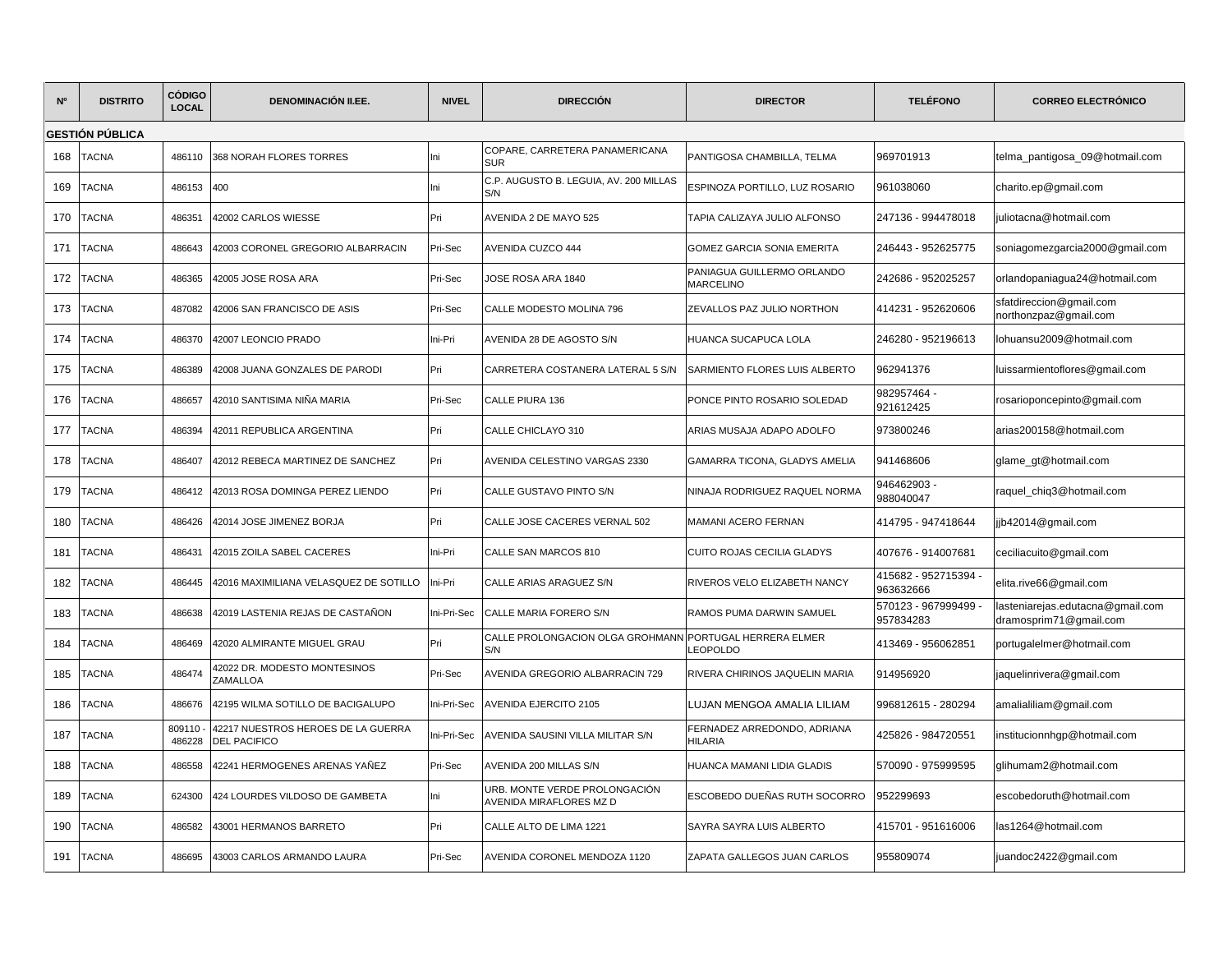| N°  | <b>DISTRITO</b> | <b>CÓDIGO</b><br><b>LOCAL</b> | <b>DENOMINACIÓN II.EE.</b>                     | <b>NIVEL</b> | <b>DIRECCIÓN</b>                                                | <b>DIRECTOR</b>                                      | <b>TELÉFONO</b>          | <b>CORREO ELECTRÓNICO</b>                                       |
|-----|-----------------|-------------------------------|------------------------------------------------|--------------|-----------------------------------------------------------------|------------------------------------------------------|--------------------------|-----------------------------------------------------------------|
|     | GESTIÓN PÚBLICA |                               |                                                |              |                                                                 |                                                      |                          |                                                                 |
| 192 | <b>TACNA</b>    | 486596                        | 43005 MODESTO MOLINA                           | Pri-Sec      | AVENIDA PINTO 2162                                              | PACHECO ALE PEDRO INOCENCIO                          | 318660 - 921761335       | pachecoalepedro@gmail.com                                       |
| 193 | <b>TACNA</b>    | 486704                        | 43006 MERCEDES INDACOCHEA                      | Pri-Sec      | CALLE 2 DE MAYO 346                                             | MAZUELOS CHAVEZ PABLO                                | 425448 - 961503355       | pablo 3169@hotmail.com                                          |
| 194 | TACNA           | 486600                        | 43007 LUIS BANCHERO ROSSI                      | Pri          | AVENIDA MARISCAL CASTILLA 2015                                  | GUTIERREZ CHOQUE GLADYS ONDINA                       | 995904575                | gogch02@hotmail.com                                             |
| 195 | TACNA           | 486619                        | 43008 JORGE MARTORELL FLORES                   | Pri-Sec      | CALLE RAMON COPAJA 118                                          | QUISPE CALIZAYA EDWIN DAVID                          | 952270849                | morris_819@hotmail.com                                          |
| 196 | TACNA           | 486624                        | 43009 MARIA UGARTECHE DE MACLEAN               | Pri-Sec      | CALLE ZELA 954                                                  | ATAHUACHI MAMANI AUGUSTO<br>FREDDY                   | 952501540                | augustoatahuachi@gmail.com                                      |
| 197 | <b>TACNA</b>    | 519120                        | 437                                            | Ini          | PASAJE ODONOVAN S/N                                             | AYMA FERNANDEZ VILMA - ALVAREZ<br>DIAZ NANCY (ABRIL) | 992360266                | vilma26af@hotmail.com                                           |
| 198 | TACNA           | 668501                        | 449 EDUARDO PEREZ GAMBOA                       | Ini-Pri      | CIUDADELA JORGE BASADRE ZONA C                                  | TICAHUANCA CAPCHA SOCRATES                           | 971917823                | socratescapcha@gmail.com                                        |
| 199 | <b>TACNA</b>    | 717827                        | 460                                            | lni          | VILLA INCLAN MZB LT 02                                          | VILLANUEVA LIENDO YVANNIA DEL<br><b>ROSARIO</b>      | 952007814                | yanniavilla@gmail.com                                           |
| 200 | TACNA           | 728500                        | 471                                            | Ini          | ASOC. BELLA VISTA S/N                                           | LARICO CUSI PAULA ALICIA                             | 985369661                | paola_aly@hotmail.com                                           |
| 201 | <b>TACNA</b>    | 728557                        | 476                                            | lni          | ASOC. VILLA BELEN                                               | PONCE ATENCIO JOSEFA REYNA                           | 959198182                | reipon2012@yahoo.es                                             |
| 202 | TACNA           | 728562                        | 477                                            | Ini          | ASOC. LOS GRANADOS #205                                         | CHOQUE MAMANI LILIANA PAOLA                          | 958581430                | paolachoque2011@gmail.com                                       |
| 203 | TACNA           | 763070                        | 483                                            | lni          | ASOC.VIV. LAS PALMERAS, JR. LAS DALIAS<br>S/N                   | QUISPE RODRIGO, KARIN LIZETH                         | 985786302                | nira.k88@hotmail.com                                            |
| 204 | <b>TACNA</b>    | 487100                        | <b>CHAMPAGNAT</b>                              | Pri-Sec      | AVENIDA RESTAURACION 18                                         | HUAYTA TINTAYA, ANA LUZ BERTA                        | 284225 - 952548541       | anilucesitah@gmail.com                                          |
| 205 | TACNA           | 486332                        | <b>CIUDAD DE DIOS</b>                          | Ini          | HABITAT CALLE LOS PALTOS MZ D LOTE<br>30 Y 31                   | GUZMAN COPA JUDITH MARLENE                           | 952379266                | marle-guz@hotmail.com                                           |
| 206 | <b>TACNA</b>    | 486191                        | <b>CLARITA GAMBETTA</b>                        | lni          | AVENIDA LOS OLIVOS S/N                                          | CALIZAYA PEREIRA, LOURDES<br>GREGORIA                | 952638578                | lulacape@hotmail.com                                            |
| 207 | TACNA           | 486501                        | <b>COAR TACNA</b>                              | Sec          | COPARE, PANAMERICANA SUR KM 1305                                | JIMENEZ PAREDES FREDDY EDINSON                       | 952859369                | freddy.jimenez@tacna.coar.edu.pe                                |
| 208 | TACNA           | 486718                        | <b>CORONEL BOLOGNESI</b>                       | Pri-Sec      | CALLE MODESTO MOLINA S/N                                        | GARCIA RONDON JAVIER ANTONIO                         | 952855043 -<br>979207750 | javiergarciaron@gmail.com<br>igarcia@ieecoronelbolognesi.edu.pe |
| 209 | <b>TACNA</b>    | 644058                        | CORONEL GREGORIO ALBARRACIN<br><b>LANCHIPA</b> | Sec          | AVENIDA ECOLOGICA CUADRA 2 S/N                                  | MENDIZABAL RODRIGUEZ JUDITH                          | 926009173                | jumero2003@hotmail.com                                          |
| 210 | <b>TACNA</b>    | 486723                        | FRANCISCO ANTONIO DE ZELA                      | Ini-Pri-Sec  | CALLE ALTO DE LIMA S/N                                          | FLORES CHILE MAURICIO VIDAL                          | 947422415                | mauriciovida@hotmail.com<br>ncayoc@ieefaz.edu.pe                |
| 211 | <b>TACNA</b>    | 486737                        | JORGE BASADRE GROHMANN                         | Pri-Sec      | AVENIDA BASADRE Y FORERO 1960                                   | CUTIPA CAHUANA, ALICIA ELIZABETH                     | 999296935                | alibeth 81@hotmail.com                                          |
| 212 | <b>TACNA</b>    | 802284                        | LOS ANGELES                                    | Pri          | ASOC.VIV. LOS ANGELES, CALLE TACNA S/N MZ<br>G (CIUDAD PERDIDA) | REYNOSO RUEDA LEILA PAOLA                            | 993027122                | carpioreynoso@hotmail.com                                       |
| 213 | TACNA           | 486214                        | LOS CABITOS                                    | Ini          | AVENIDA AUGUSTO LEGUIA S/N                                      | COHAILA DAVILA ROCIO DEL CARMEN                      | 414143 - 958629849       | rociorociocd44@hotmail.com                                      |
| 214 | <b>TACNA</b>    | 486563                        | MIGUEL PRO                                     | Ini-Pri-Sec  | CIUDAD DE DIOS MZ G LOTE 33                                     | QUISPE ARAUJO, WALTER ANTONIO                        | 280258 - 952849772       | wquispe99@yahoo.com                                             |
| 215 | <b>TACNA</b>    | 486742                        | MODESTO BASADRE                                | Sec          | AVENIDA HIPOLITO UNANUE 1035                                    | ESPINOZA VALLE JORGE RODOLFO                         | 413391 - 998887070       | jorgeevalle@hotmail.com<br>olynda0907@hotmail.com               |